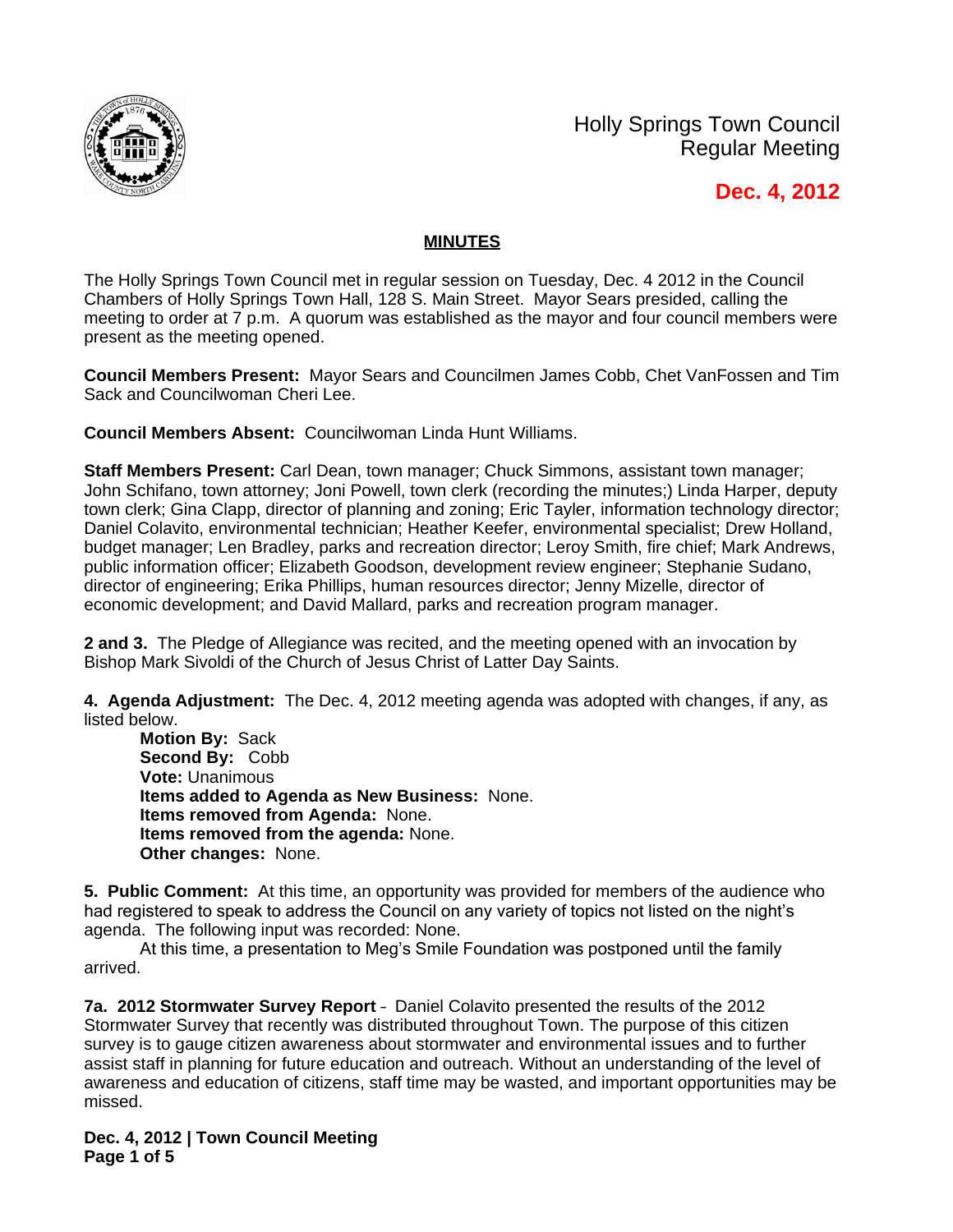He said with the citizen input received from this survey, staff may begin to focus more on certain issues in order to maximize staff time, Town funds and surface water quality protection. In addition, this survey counts as a measurable goal for the public involvement requirement of the Town's NPDES Phase II stormwater permit.

This is the second survey administered by staff. The first was administered in 2010. **Action:** No Action.

**7b. Civic Organization Sign Report** – Ms. Clapp said t he Town Council has tasked the Department of Planning & Zoning with the construction of a civic organization sign to recognize the various national civic groups in Town.

A request for proposals was sent in October to various contractors, signage companies, landscape contractors, and others to construct a sign at the intersection of G.B. Alford Hwy. and S. Main Street; however, no proposals were submitted.

She said staff also is in conversation with the developers of Pecan Grove Apartments to determine if the required "primary gateway sign" that they have designed for their project could be modified to accommodate the inclusion of the civic organization logos.

**Council Direction:** The Council is still interested in a civic organization sign, and it directed staff to pursue other ideas.

At this time, the Council returned to the Meg's Smile agenda item.

**6a.** Meg's Smile Foundation – Mr. Mallard and fitness consultant Jackie Miller said the Holly Springs 4 at 4 race was successful in raising funds for the Meg's Smile Foundation. Race organizers, along with the Holly Springs cross-country club, presented a check for \$6,000 to the Meg's Smile Foundation. This foundation is a charitable organization that provides gifts to children affected by serious illness. The mission is to bring smiles to the faces of these children and their families while they are going through what can be a very long and emotional journey.

They said this year's 4 at 4 race brought in more than 300 runners from across the state, and organizers hope to grow the race in the future, raising more money for this foundation.

Jim and Terry Wasley, parents and founders of Meg's Smile Foundation, spoke to express appreciation. Mr. Wasley explained that he and his wife created the foundation in memory of his daughter Meg, who died last year of a brain tumor.

**Action:** No Action.

**8. Consent Agenda:** The Council approved a motion to approve all items on the Consent Agenda. The motion carried following a motion by Councilman Sack, a second by Councilman Cobb and a unanimous vote. The following actions were affected:

8a. Minutes - The Council approved minutes of the Council's regular meetings held in November, 2012.

8b. 2013 Council Meetings Calendar – The Council adopted a calendar of regular Council meetings for 2013, and it is on file in the Clerk's office.

8c. SCIMMP report – The Council received a 2012 biennial Secondary and Cumulative Impacts Master Mitigation Plan (SCIMMP) report.

8d. Hampton Inn and Suites Trade Agreement - The Council approved to enter a trade agreement with Hampton Inn and Suites.

8e. Resolution 12-32 – The Council adopted Resolution 12-32 adopting and enacting amendments to the Development Procedures Manual.*A copy of Resolution 12-32 is attached to these minutes.*

8f. Bass Lake Park – The Council accepted amended easement language to provide for a third pedestrian crossing at Bass Lake Park.

8g. Avent Ferry Road Widening Agreement - The Council a pproved a supplemental municipal agreement with NCDOT for widening of Avent Ferry Road.

**Dec. 4, 2012 | Town Council Meeting Page 2 of 5**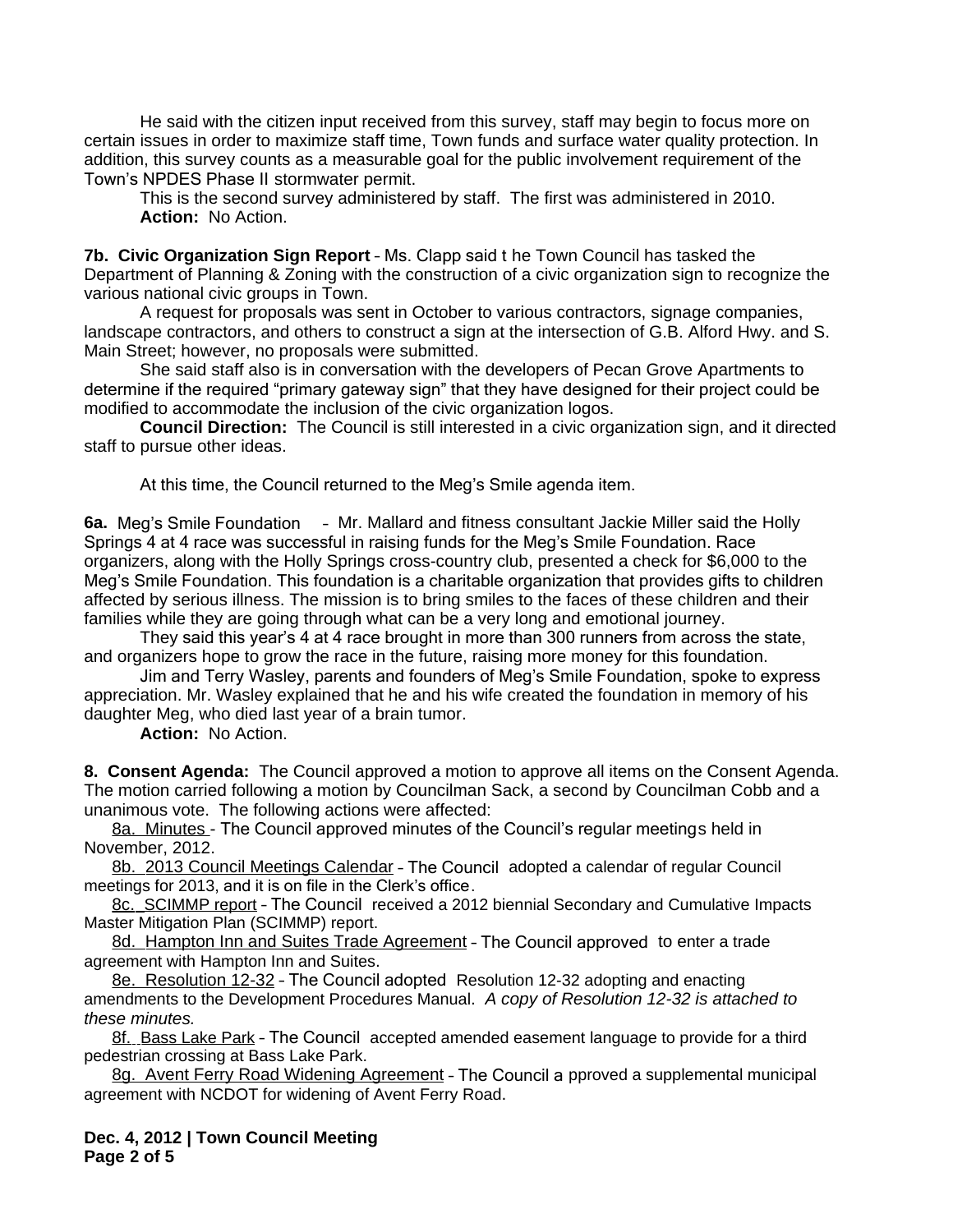8h. eAppraisal System Contract – The Council approved to enter into a contract with Halogen for an eAppraisal system in the amount of \$16,188.23.

8i. Job Reclassifications – The Council reclassified two vacant positions to assist in the reorganization of duties within the Engineering and Planning departments.

8j. Budget Amendment, \$1,035,000 – The Council adopted an amendment to the FY 2012-13 budget in the amount of \$1,035,000 to facilitate purchase of the Jefferson L. Sugg farm property. *A copy of the budget amendment is attached to these minutes.*

**9a. Board of Adjustment and Planning Board Appointments** – Ms. Clapp said that on Dec. 31 of each year, the terms of several members of the Board of Adjustment and Planning Board expire. The Town Council is responsible for the appointment of "in-town" members to the Holly Springs Board of Adjustment and Planning Board.

She said the Council is being asked to appoint new members to the respective boards or reappoint interested members. The terms will be for three years from Jan. 1, 2013 to Dec. 31, 2015. This year's vacancies are as follows:

> **Board of Adjustment** - 2 in-town members and 1 in-town alternate member **Planning Board** - 2 in-town members

**Action:** The Council approved a motion to appoint Shea Maliszewski and Troy Menges as in-town regular members of the Board of Adjustment with terms of Jan. 1, 2013 to Dec. 31, 2015.

**Motion By:** Cobb **Second By:** Sack **Vote:** Unanimous

**Action:** The Council approved a motion to reappoint Burton Bailey as an in-town alternate member of the Board of Adjustment with a term of Jan. 1, 2013 to Dec. 31, 2015.

**Motion By:** Sack **Second By:** Cobb **Vote:** Unanimous

**Action:** The Council approved a motion to reappoint Pete Utley and appoint Ernie Carpico as in-town members of the Planning Board with terms of Jan. 1, 2013 to Dec. 31, 2015.

**Motion By:** Sack **Second By:** Cobb **Vote:** Unanimous

**9b. Park Land Acquisition** – Mr. Schifano said the town has been approached by the trustees of the Jefferson Sugg Trust, who own an approximate 117-acre farm at the end of Grigsby Avenue. The farm once was a working farm and contains several structures (two houses, large sheds and barns.) At the direction of Council, staff has been in negotiations with the trustees, and the holder of a conservation easement (the Triangle Land Conservancy,) regarding the sales price, and what use could be made of the property for town purposes.

He said the conservation easement, according to the TLC, would prohibit use for any "intensive recreation" such as team sports or athletic fields; however, the town could utilize the farm as a park to expand Bass Lake Park as it is directly adjacent. Acquiring this farm, which as a sales condition would need to be dedicated as the "Jefferson L. Sugg Park," would increase the Bass Lake Park amenity to more than 200 acres of protected parkland.

Town staff has negotiated a sales price of \$1,000,000. The current year tax value on the property is \$6,769,478; however, the tax value is not a true reflection of fair market value because of the lessened value of the property due to the conservation easement.

The property cannot be subdivided or developed for another use and any grading or changes to the land must meet conditions placed on it by the TLC. As such, the Town is a good

**Dec. 4, 2012 | Town Council Meeting Page 3 of 5**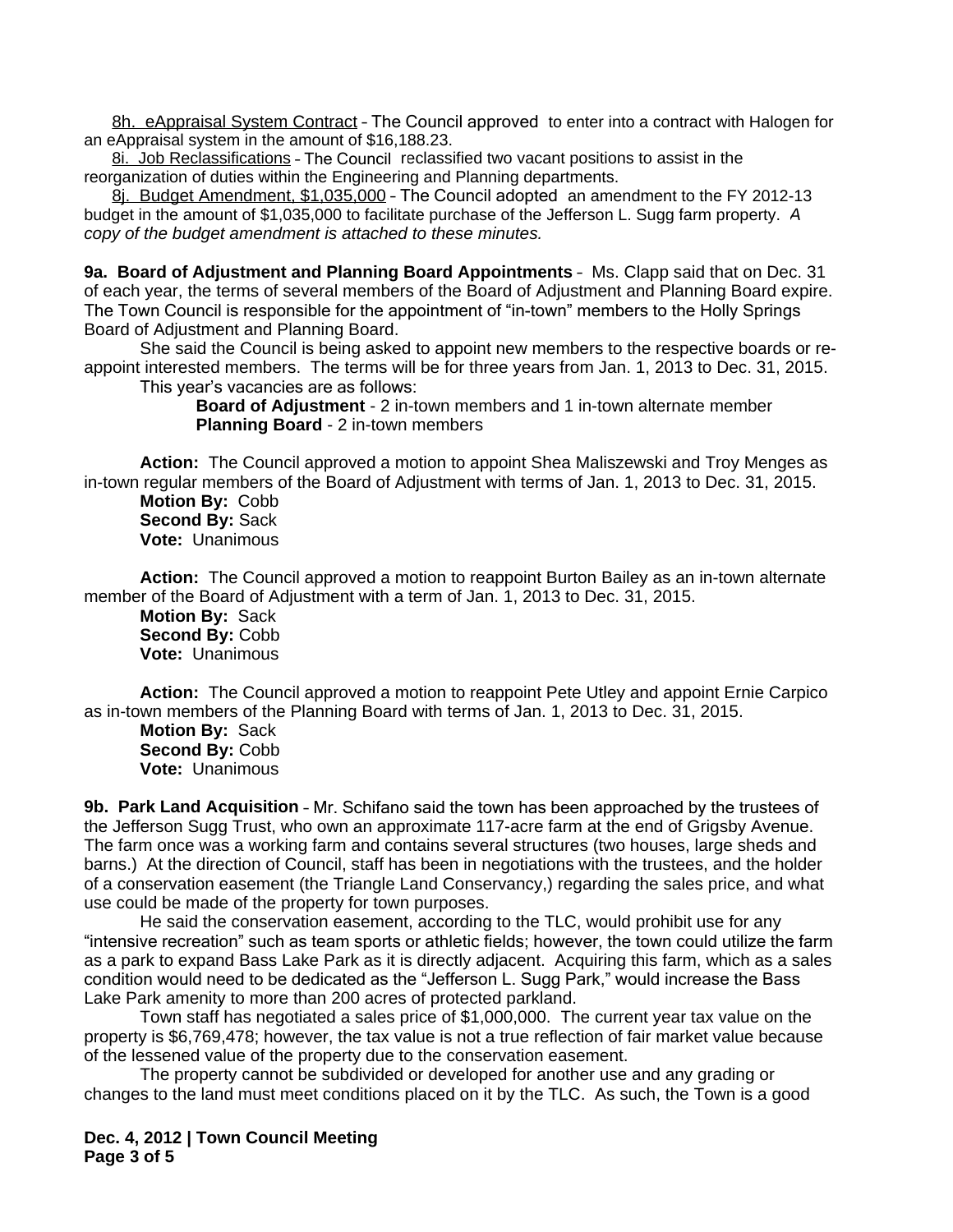partner to work with the TLC to preserve this property and the water quality of Bass Lake and downstream tributaries. Town staff has negotiated a Memorandum of Understanding with the TLC, and it was presented for Council approval. It is anticipated that a master planning process for use of the Jefferson L. Sugg Park would take place after acquisition in a manner similar to that of the Mims Park.

**Action:** The Council approved a motion to enter a memorandum of understanding with the Triangle Land Conservancy.

**Motion By:** VanFossen **Second By:** Sack **Vote:** Unanimous *A copy of the memorandum of understanding is attached to these minutes.*

**Action:** The Council approved a motion to enter a sales contract with the Jefferson L. Sugg Trust for the purchase of the Sugg farm for \$1,000,000.

**Motion By:** VanFossen **Second By:** Cobb **Vote:** Unanimous *A copy of sales contract is attached to these minutes.*

**10. Other Business:** Councilman Sack noted that residents need to be patient during the heavy leaf collection season. He said he was looking forward to Main Street Christmas and the Christmas parade.

11. Manager's Report: He reported on the Main Street Christmas event on Friday, Happy Holly Days on Saturday, an upcoming Chamber of Commerce event and the Mayor's Association Christmas dinner.

Mr. Bradley reported on the upcoming dedication of the W.E. Hunt Recreation Center on Dec. 12.

**12. Closed Session:** The Council approved a motion to enter Closed Session, pursuant to North Carolina General Statute 143-318.11(a)(4) to discuss matters of economic development and pursuant to N.C.G.S. 143-318.11(a)(5) to discuss matters of real property acquisition.

**Motion By:** Sack **Second By:** Cobb **Vote:** Unanimous

General Account of Closed Session – *Dec. 12, 2012*

In general, the economic development director reported on one significant potential business expansion and some potential businesses new to the town.

The Council provided the town manager and town attorney with directions on how to proceed in negotiations with a separate issue of park land acquisition. No action was made in closed session.

The Council approved a motion to return to open session. The motion was made by Councilman Sack and seconded by Councilman VanFossen, and the vote was unanimous. *-- End of General Account*

**13. Adjournment:** There being no further business for the evening, the Dec. 4, 2012 meeting of the Holly Springs Town Council was adjourned following a motion by Councilman VanFossen, a second by Councilman Sack and a unanimous vote.

Respectfully Submitted on Tuesday, Dec. 18, 2012.

**D**ec. **1, 2012 December 1**  $P \setminus \mathcal{L}^{\theta}$